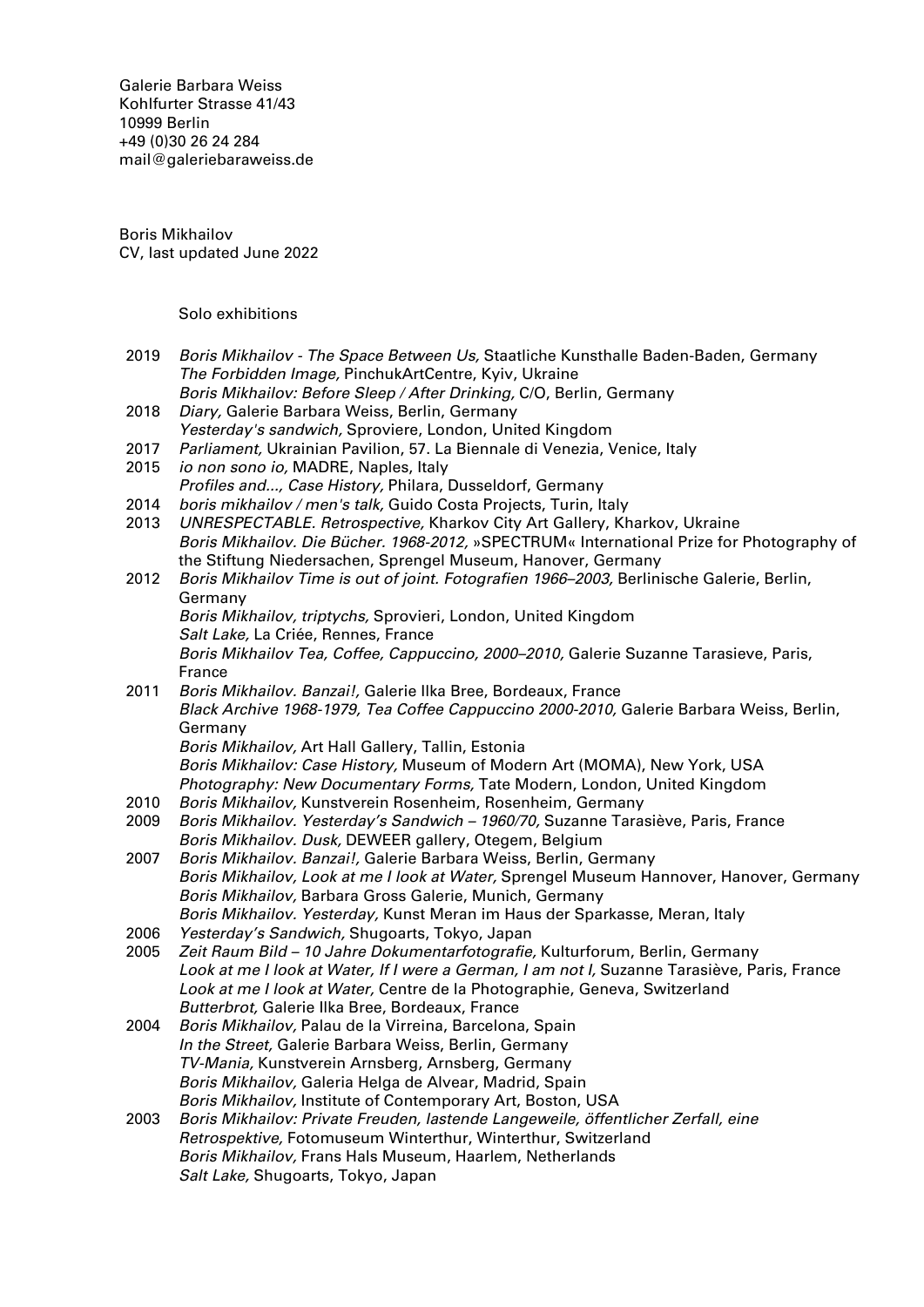| 2002 | The Insulted and the Injured, Pace/MacGill Gallery, New York, USA                                                      |
|------|------------------------------------------------------------------------------------------------------------------------|
|      | Salt-Lake 1986-2001, Galerie Barbara Weiss, Berlin, Germany<br>TV Mania, Galerie der Stadt Schwaz, Schwaz, Switzerland |
| 2001 | Boris Mikhailov: Case History & Heiner Müller Projekt, Haus der Kulturen der Welt, Berlin,                             |
|      | Germany                                                                                                                |
|      | Boris Mikhailov, BildMuseet, Umeå, Sweden                                                                              |
|      | Boris Mikhailov, Orchard Gallery, Derry, United Kingdom                                                                |
|      | Boris Mikhailov, The Photographic Museum, Helsinki, Finland                                                            |
|      | Boris Mikhailov, Saatchi Gallery, London, United Kingdom                                                               |
| 2000 | Boris Mikhailov. 2000 Hasselblad Award Winner, Hasselblad Center, Gothenborg, Sweden                                   |
|      | Boris Mikhailov, The Photographers' Gallery, London, United Kingdom                                                    |
|      | Boris Mikhailov, Dvir Galerie, Tel Aviv, Israel                                                                        |
|      | Boris Mikhailov, Galerie Barbara Gross, Munich, Germany                                                                |
| 1999 | By the Ground, Museum of Modern Art, Ljubliana, Slovenia                                                               |
|      | Boris Mikhailov, Museo Querini Stampalia, Venice, Italy                                                                |
|      | Case History, DAAD Galerie, Berlin, Germany                                                                            |
|      | Case History and Dance, Scalo Galerie, Zurich, Switzerland                                                             |
|      | Boris Mikhailov, Centre National de la Photographie, Paris, France                                                     |
| 1998 | Boris Mikhailov, Stedelijk Museum, Amsterdam, Netherlands                                                              |
|      | Boris Mikhailov: Les Misérables (About the World), Sprengel Museum Hannover, Hanover,                                  |
|      | Germany                                                                                                                |
|      | Boris Mikhailov, Peri Center of Photography, Turku, Finland                                                            |
| 1997 | Photomania, DAAD Galerie, Berlin, Germany                                                                              |
|      | Crimean Grafomania, Galerie in der Brotfabrik, Berlin, Germany                                                         |
|      | Boris Mikhailov, Hippolyte Photographie Galerie, Helsinki, Finland                                                     |
| 1996 | Boris Mikhailov, Kunsthalle Zürich, Zurich, Switzerland                                                                |
|      | Boris Mikhailov - A Retrospective, SCCA, Soros Center of Contemporary Art, Kiev, Ukraine                               |
| 1995 | Boris Mikhailov, Portikus, Frankfurt am Main, Germany                                                                  |
|      | After the Fall, The Institute of Contemporary Art, Philadelphia, USA                                                   |
| 1994 | Hotel Europa, Foto Festival Rotterdam, Rotterdam, Netherlands                                                          |
|      | Boris Mikhailov, Perspektief Photographic Center, Rotterdam, Netherlands                                               |
| 1992 | Boris Mikhailov: Werke von 1970-1991, Forum Stadtpark, Graz, Austria                                                   |
| 1990 | Boris Mikhailov, Museum of Contemporary Art, Tel Aviv, Israel                                                          |
|      | Boris Mikhailov: Arles - Paris 1989, Signalhallen, Armémuseum, Stockholm, Sweden                                       |

The Missing Picture, Alternative Zeitgenössische Fotografie aus der Sowjetunion, List Visual Arts Center, MIT, Cambridge, USA

Boris Mikhailov, Union Bank Collection, Helsinki, Finland

Group exhibitions

- 2019 Crash, 11th Biennale dell' immagine, Chiasso, Switzerland
- 2018 RAY 2018: Extreme, Fotografieprojekte Frankfurt/Rhein Main, Frankfurt am Main, Germany Freedoms Is Recognized Necessity, Stedelijk Museum, Amesterdam, Netherlands Another Kind of Life: Photography on the Margins, Barbican, London, United Kingdom Hot Art in a Cold War: Intersections of Art and Science in the Soviet Era, Bruce Museum, Greenwich, USA
- 2017 5th Odessa Biennale: Turbulence, Odessa Biennale of Contemporary Art, Odessa, Ukraine Fotos aus der Von der Heydt-Sammlung, Von der Heydt Kunsthalle, Wuppertal, Germany Von Malewitsch bis Judd, von Deineka bis Bartana Die Revolution ist tot. Lang lebe die Revolution!, Kunstmuseum Bern, Bern, Switzerland Innere Haut, MARTa Herford, Herford, Germany Jan <sup>®</sup> Boris, Galerie Ron Mandos, Amsterdam, Netherlands
- 2016 Systematically Open? New Forms for Contemporary Image Production, LUMA Foundation, Arles, France
- 2015 The Problem of God, K21 Ständehaus, Düsseldorf, Germany Fotofestival Mannhein-Ludwigshafen-Heidelberg, various venues, Germany 1989, Galerie Barbara Weiss, Berlin, Germany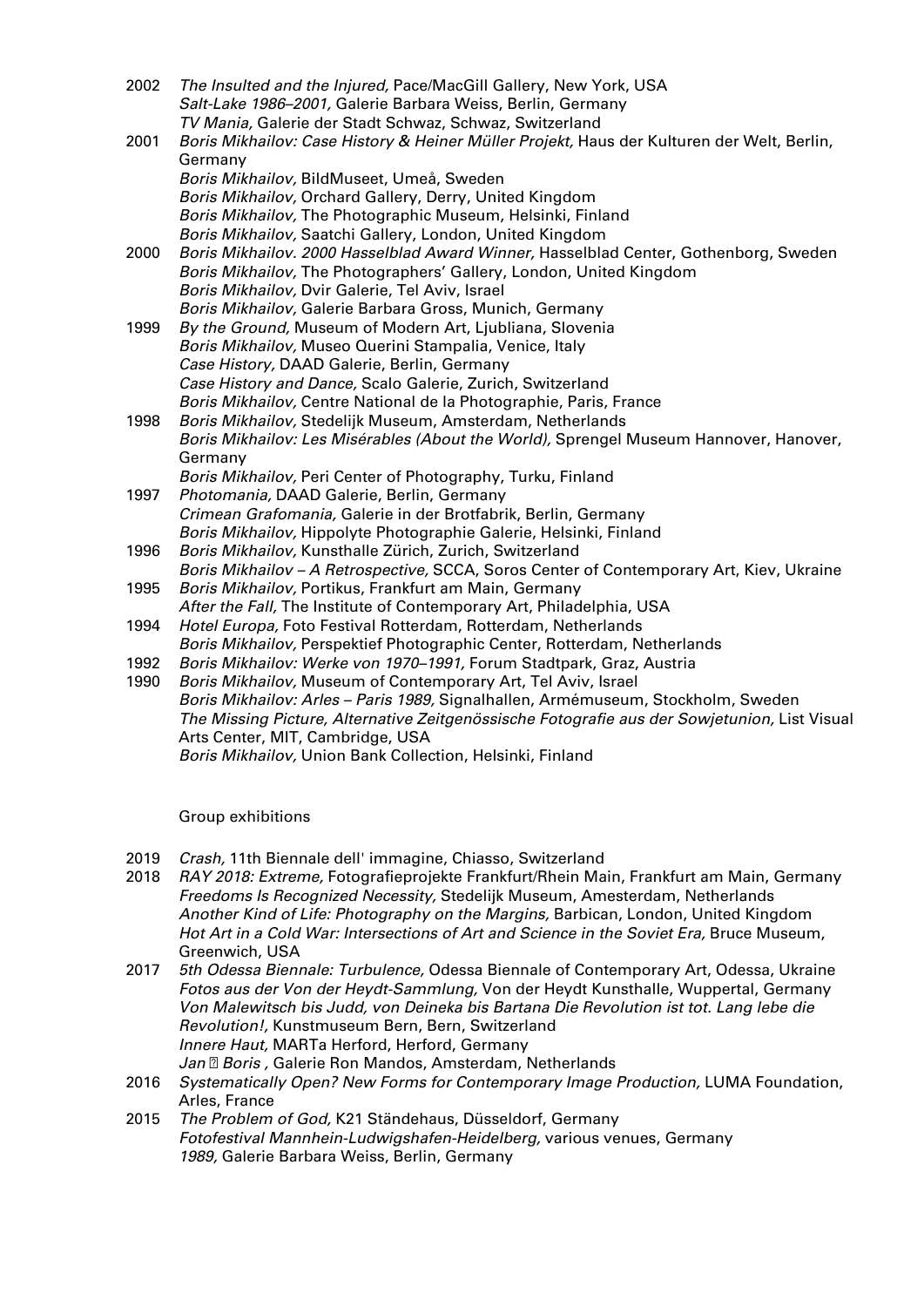| 2014 | Unseen Existence: Dialogues with the Environment in Contemporary Art, Hong Kong Arts<br>Centre, Hong Kong, China                                 |
|------|--------------------------------------------------------------------------------------------------------------------------------------------------|
|      | Primrose: Early Colour Photography in Russia, The Photographers Gallery, London, United                                                          |
|      | Kingdom                                                                                                                                          |
|      | Manifesta 10, The State Hermitage Museum of the City of St. Petersburg, Russia                                                                   |
|      | Unbeugsam und ungebändigt: Dokumentarische Fotografie um 1979, Museum Ludwig,<br>Cologne, Germany                                                |
| 2013 | Critique and Crises. Art in Europe since 1945, Kumu Art Museum - Art Museum of Estonia,                                                          |
|      | Tallin, Estonia                                                                                                                                  |
|      | The Desire of Freedom, Palazzo Reale, Milan, Italy                                                                                               |
| 2012 | Durchsucht, fixiert, geordnet - Zeitgenössische Fotografie in der Sammlung Rheingold,                                                            |
|      | Museum für Gegenwartskunst, Siegen, Germany<br>Shanghai Biennial, Shanghai, China                                                                |
|      | Nackte Männer. Von 1800 bis heute, Leopold Museum, Vienna, Austria                                                                               |
|      | Deftig Barock, Kunsthaus Zürich, Zurich, Switzerland                                                                                             |
|      | Fremde Überall – Foreigners Everywhere, Jüdisches Museum, Vienna, Austria                                                                        |
|      | "Verführung Freiheit. Kunst in Europa seit 1945", Deutsches Historisches Museum Berlin,                                                          |
|      | Berlin, Germany                                                                                                                                  |
|      | Everything was Moving: Photography from the 60s and 70s, Barbican, London, United                                                                |
|      | Kingdom<br>Collection Platform 3: Forever Now, Pinchuk Art Centre, Kiev, Ukraine                                                                 |
|      | Arsenale 2012 The First Kyiv International Biennial of Contemporary Art The Best of Times,                                                       |
|      | The Worst of Times. Rebirth and Apocalypse in Contemporary Art, Mystetskyi Arsenal, Kiev,                                                        |
|      | Ukraine                                                                                                                                          |
|      | Revolution vs Revolution, Beirut Art Centre, Beirut, Libanon                                                                                     |
|      | The World belongs you, François Pinault Foundation, Palazzo Grassi, Venice, Italy                                                                |
| 2011 | Photography Calling!, Sprengel Museum Hannover, Hanover, Germany                                                                                 |
|      | Photography: New Documentary Forms, Tate Modern, London, United Kingdom<br>Ostalgia, New Museum, New York, USA                                   |
|      | Mercosul Biennial, Porto Alegre, Brazil                                                                                                          |
|      | Group Show, Kunstverein Landau, Landau, Germany                                                                                                  |
|      | Aires de jeu, champs de tensions: figures de la photographie urbaine en Europe depuis 1970,                                                      |
|      | Pavillon Populaire, Montpellier, France                                                                                                          |
|      | Investigations of a Dog, Works from the FACE Collections, Magasin 3, Stockholms Konsthall,                                                       |
|      | Stockholm, Sweden; DESTE Foundation, Athens, Greece<br>Breaking News, Fukushima and the consequences, KW Institute for Contemporary Art, Berlin, |
|      | Germany                                                                                                                                          |
|      | Cómo nos miran, CGAC, Centro Galego de Arte Contemporanea, Santiago de Compostela,                                                               |
|      | Spain                                                                                                                                            |
| 2010 | ZEITmagazin Ausstellung, Alsterhaus Hamburg, Hamburg, Germany                                                                                    |
|      | Sexuality and Transcendence, PinchukArtCentre, Kiev, Ukraine                                                                                     |
|      | Realismus - das Abenteuer der Wirklichkeit. Courbet - Hopper - Gursky, Kunsthalle Emden,                                                         |
|      | Emden, Germany<br>Investigations of a Dog, Works from the FACE Collections, Ellipse Foundation, Cascais, La                                      |
|      | maison rouge - Fondation Antoine de Galbert, Paris, France                                                                                       |
|      | 1989. Ende der Geschichte oder Beginn der Zukunft?, Kunsthalle Wien, Vienna, Austria                                                             |
|      | 1989, Villa Schöningen, Potsdam, Germany                                                                                                         |
|      | SENT BY MAIL, Galerie Barbara Weiss, Berlin, Germany                                                                                             |
| 2009 | Zeigen. Eine Audiotour durch Berlin von Karin Sander, Temporäre Kunsthalle Berlin, Berlin,                                                       |
|      | Germany<br>Shoot, Parco Factory, Tokyo, Japan                                                                                                    |
|      | Investigations of a Dog, Works from the FACE Collections, Fondazione Sandretto Re                                                                |
|      | Rebaudengo, Turin, Italy                                                                                                                         |
|      | Born in the USSR - Russische Kunst aus Deutschland, Lichthof des Auswärtigen Amtes,                                                              |
|      | Berlin, Germany                                                                                                                                  |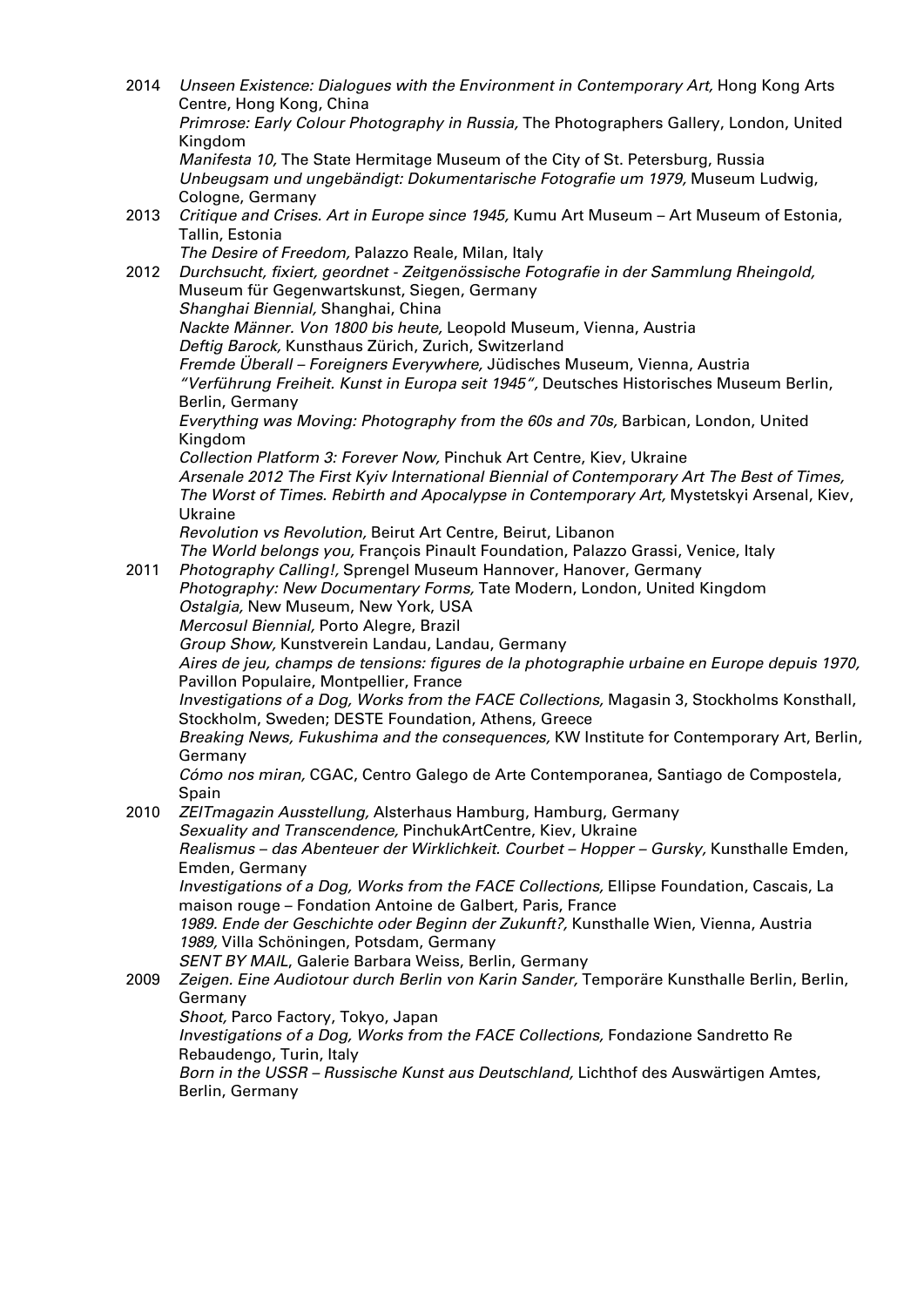| 2008 | Real. Fotografien aus der Sammlung der DZ Bank/Photographs from the Collection of the DZ<br>Bank, Städel Museum, Frankfurt am Main, Germany |
|------|---------------------------------------------------------------------------------------------------------------------------------------------|
|      | Die totale Aufklärung. Moskauer Konzeptkunst 1960-1990, Schirn Kunsthalle Frankfurt,<br>Frankfurt am Main, Germany                          |
|      | Noteka Katu - yksin, yhdessä/Fluid Street - Alone, Together, KIASMA Museum of                                                               |
|      | Contemporary Art, Helsinki, Finland                                                                                                         |
|      | Are You Close Enough?, Galerie West, Den Haag, Netherlands<br>Glück - Welches Glück, Deutsches Hygiene-Museum Dresden, Dresden, Germany     |
| 2007 | Hot + Bothered: Looking at the Landscape/Thinking about the World, Pace/MacGill Gallery,                                                    |
|      | New York, USA                                                                                                                               |
|      | What does the jellyfish want?, Museum Ludwig, Cologne, Germany<br>52. Venice Biennale, Ukrainian Pavillon, Venice, Italy                    |
|      | Der Kontrakt des Fotografen, Museum Morsbroich, Leverkusen, Germany                                                                         |
| 2006 | Der Kontrakt des Fotografen, Akademie der Künste, Berlin, Germany                                                                           |
|      | Twilight-Photography in the Magic Hour, Victoria and Albert Museum, London, United<br>Kingdom                                               |
|      | Die Schönheit der Chance, Institut für moderne Kunst, Nürnberg, Germany                                                                     |
|      | In the Face of History, European Photographers in the 20th Century, Barbican Art Gallery,                                                   |
|      | London, United Kingdom<br>Berlin-Tokyo/Tokyo-Berlin. Die Kunst zweier Städte, Neue Nationalgalerie, Berlin, Germany                         |
|      | Toucher l'indicible, Centre régional d'art contemporain, Languedoc-Roussillon, France                                                       |
|      | Tokyo-Berlin/Berlin-Tokyo, Mori Art Museum, Roppongi Hills, Tokyo, Japan                                                                    |
| 2005 | Circa Berlin, Nikolaj Contemporary Art Center, Copenhagen, Denmark<br>Rundlederwelten, Martin Gropius Bau, Berlin, Germany                  |
|      | Motor Blues, Fotografien aus der Schenkung AutoWerke von BMW Financial Services,                                                            |
|      | Museum der bildenden Künste Leipzig, Leipzig, Germany                                                                                       |
|      | Information/Transformation, Extra City Center for Contemporary Art, Antwerp, Belgium<br>Welt - Bilder, Helmhaus Zürich, Zurich, Switzerland |
| 2004 | Verworpenen en Zondaskinderen, De Hallen Harlem, Netherlands                                                                                |
|      | Social Creatures. How Body becomes Art/Soziale Kreaturen. Wie Körper Kunst wird, Sprengel                                                   |
|      | Museum Hannover, Hanover, Germany<br>Berlin-Moskau/Moskau-Berlin 1950-2000, Staatliche Tretjakow-Galerie, Moscow, Russia                    |
|      | Manifesta 5, Donostia-San Sebastian, Spain                                                                                                  |
|      | The Beauty of Darkness, Reflex Modern Art Gallery, Amsterdam, Netherlands                                                                   |
|      | Photo Exhibition, Barbara Gross Galerie, Munich, Germany<br>Fotografia Verbal: Ilya Kabakov, Boris Mikhailov, Museuserralves, Museu de Arte |
|      | Contamporanea, Porto, Portugal                                                                                                              |
|      | Privatisierungen. Zeitgenössische Kunst aus Osteuropa, KW Institute for Contemporary Art,<br>Berlin, Germany                                |
|      | Channel Zero, Netherlands Media Arts Institute/Montevideo TBA, Amsterdam, Netherlands                                                       |
|      | Dorf in die Metropole – Rohkunstbau in Berlin, Studio 1, Künstlerhaus Bethanien, Berlin,<br>Germany                                         |
|      | Architektur der Obdachlosigkeit. Biss zu Gast in der Berlinischen Galerie, Berlinische Galerie,                                             |
| 2003 | Berlin, Germany<br>Witness. Contemporary Artists document our Time, Barbican Gallery, London, United                                        |
|      | Kingdom                                                                                                                                     |
|      | Cruel + Tender, The Real in the Twentieth-Century Photography, Tate Modern, London,                                                         |
|      | United Kingdom<br>Warum, Martin-Gropius-Bau, Berlin, Germany                                                                                |
|      | Berlin-Moskau, Martin-Gropius-Bau, Berlin, Germany                                                                                          |
|      | Micro Politicas (3). Arte Y Cotidianidad, Espai D'Art Contemporani De Castello, Castello,                                                   |
|      | Spain<br>Traumfabrik Kommunismus, Schirn Kunsthalle, Frankfurt am Main, Germany                                                             |
|      | Architektur der Obdachlosigkeit, Pinakothek der Moderne, Munich, Germany                                                                    |
|      | Auf der Suche nach Identität. Boris Mikhailov und Studierende der HGB Leipzig, Hochschule                                                   |
|      | für Grafik und Buchkunst, Leipzig, Germany<br>cruel + tender/zärtlich + grausam. Fotografie und das Wirkliche, Museum Ludwig, Cologne,      |
|      | Germany                                                                                                                                     |
| 2002 | Sand in der Vaseline. Künstlerbücher II, 1980-2002, Kaiser Wilhelm Museum, Krefeld,<br>Germany                                              |